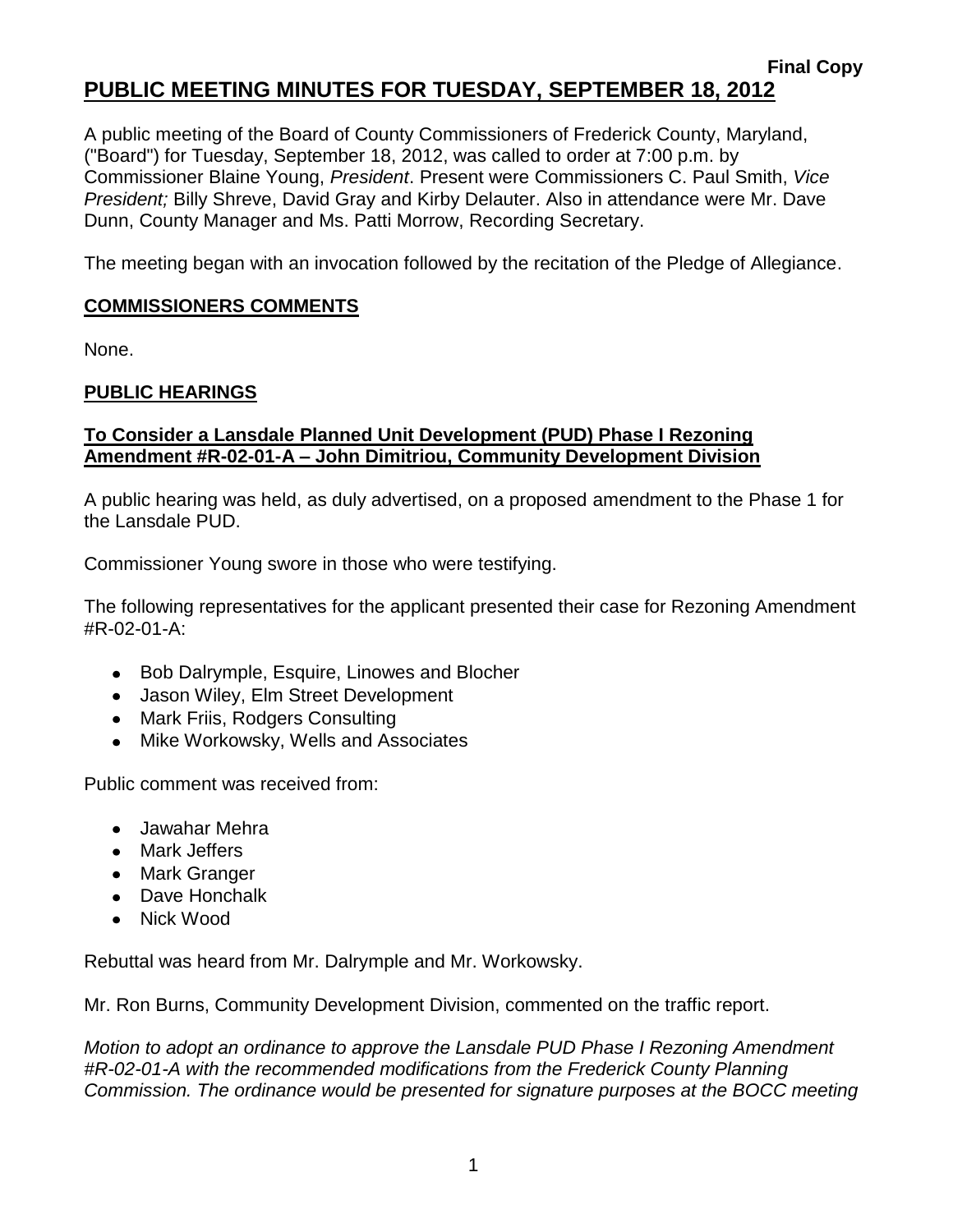# **PUBLIC MEETING MINUTES FOR TUESDAY, SEPTEMBER 18, 2012**

*on Thursday, October 4, 2012 – Passed 4-1.*

| <b>COMMISSIONERS</b> | <b>MOTION</b> | <b>SECOND</b> | <b>YES</b> | <b>NO</b> | <b>ABSTAIN</b> | <b>NOT PRESENT</b> |
|----------------------|---------------|---------------|------------|-----------|----------------|--------------------|
| Young                |               |               |            |           |                |                    |
| <b>Smith</b>         |               |               |            |           |                |                    |
| <b>Shreve</b>        |               |               |            |           |                |                    |
| Gray                 |               |               |            |           |                |                    |
| <b>Delauter</b>      |               | Λ             |            |           |                |                    |

**To Consider a Development Rights and Responsibilities Agreement (DRRA) for the Lansdale PUD – Eric Soter, Community Development Division and Kathy Mitchell, Office of the County Attorney**

A public hearing was held, as duly advertised, to consider a DRRA for the Lansdale PUD.

Commissioner Young swore in those who were testifying.

Mr. Soter and Ms. Mitchell briefed the Board on the proposed DRRA.

*Motion to allow the applicants 30 minutes to present their case – Passed 4-1.*

| <b>COMMISSIONERS</b> | <b>MOTION</b> | <b>SECOND</b> | <b>YES</b> | <b>NO</b> | <b>ABSTAIN</b> | <b>NOT PRESENT</b> |
|----------------------|---------------|---------------|------------|-----------|----------------|--------------------|
| Young                |               |               |            |           |                |                    |
| <b>Smith</b>         |               |               |            |           |                |                    |
| <b>Shreve</b>        |               |               |            |           |                |                    |
| Grav                 |               |               |            |           |                |                    |
| <b>Delauter</b>      |               | `<br>Λ        |            |           |                |                    |

The following representatives for the applicant presented their case for a DRRA for the Lansdale PUD:

- Bob Dalrymple, Esquire, Linowes and Blocher
- Jason Wiley, Elm Street Development
- Mark Friis, Rodgers Consulting
- Mike Workowsky, Wells and Associates

Public comment was received from:

- Dave Honchalk
- Nick Wood

*Motion to approve the DRRA as presented. The DRRA would be presented for signature purposes at the BOCC meeting on Thursday, October 4, 2012 – Passed 4-1.*

| <b>COMMISSIONERS</b> | <b>MOTION</b> | <b>SECOND</b> | <b>YES</b> | <b>NO</b> | <b>ABSTAIN</b> | <b>NOT PRESENT</b> |
|----------------------|---------------|---------------|------------|-----------|----------------|--------------------|
| Young                |               |               |            |           |                |                    |
| Smith                |               |               |            |           |                |                    |
| <b>Shreve</b>        |               |               |            |           |                |                    |
| Grav                 |               |               |            |           |                |                    |
| <b>Delauter</b>      |               | Λ             |            |           |                |                    |